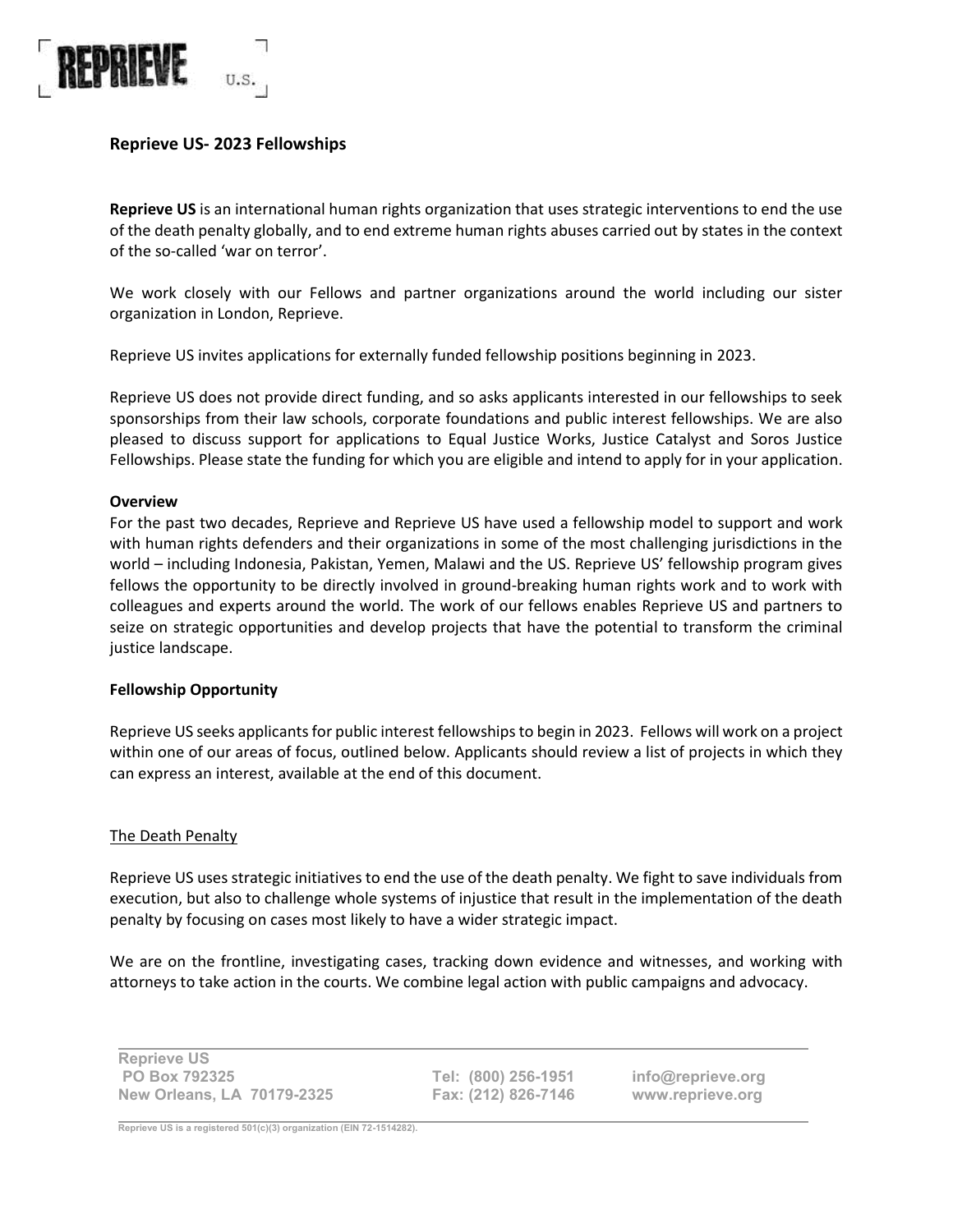

## Secret Prisons- Guantanamo

Reprieve US works to stop ongoing rendition, unlawful detention and torture/cruel, inhuman and degrading treatment carried out in the name of "counter-terrorism" or "national security". Past secret prisons related fellowship projects have included working on cases of individuals detained in Guantánamo Bay. Reprieve UK and Reprieve US have since secured freedom for over 80 former detainees – more than any other law firm or NGO – and continues to work to secure the release of those still there.

### Secret Prisons- Syria - the New Guantanamo for Women and Children

There are tens of thousands of detainees held without charge or trial in North East Syria. The majority of them are children, followed by women and then men. All are held on the basis of a perceived association with terrorism. This is thought to be the largest detention site for children in the world - and it is upheld by countries like France, Canada, Britain and Australia.

Reprieve US works to secure the rights of the detainees in NES, including by advocating in the courts of law and courts of public opinion for repatriation, restoration of nationality, and the right to a fair trial.

### Extrajudicial Executions

Reprieve US works to bring an end to state-sanctioned extrajudicial executions carried out in the name of "counter-terrorism" or "national security", including off-battlefield use of weaponised drones and the use of, or collusion with, other mechanisms for assassinations. Reprieve US is assisting survivors and victims' families in their fight for legal accountability, transparency and justice. We are seeking an end to the use of extrajudicial execution and complicity in extrajudicial execution by state actors.

#### Cross cutting advocacy fellowships

As well as working on individual cases and investigations, Reprieve US advocates for systemic policy change to end states' use of capital punishment, extrajudicial executions, and secret prisons. We also campaign publicly and engage with the media around our cases and issues, fighting on behalf of our clients in the court of public opinion as well as the court of law.

Our policy and media work is closely integrated with our casework and strategic projects, and aims to secure changes in policy and public opinion across all of our key issues.

Reprieve US's current policy goals include supporting legislation to abolish and restrict the scope of the death penalty; strengthening policies to prevent the sharing of torture tainted evidence; preventing US and UK complicity in overseas human rights abuses; and advocating for an end to state-sponsored extrajudicial executions.

## **Fellow's role and responsibilities**

| <b>Reprieve US</b>                |  |
|-----------------------------------|--|
| <b>PO Box 792325</b>              |  |
| <b>New Orleans, LA 70179-2325</b> |  |

**Tel: (800) 256-1951 Fax: (212) 826-7146**

**info@reprieve.org www.reprieve.org**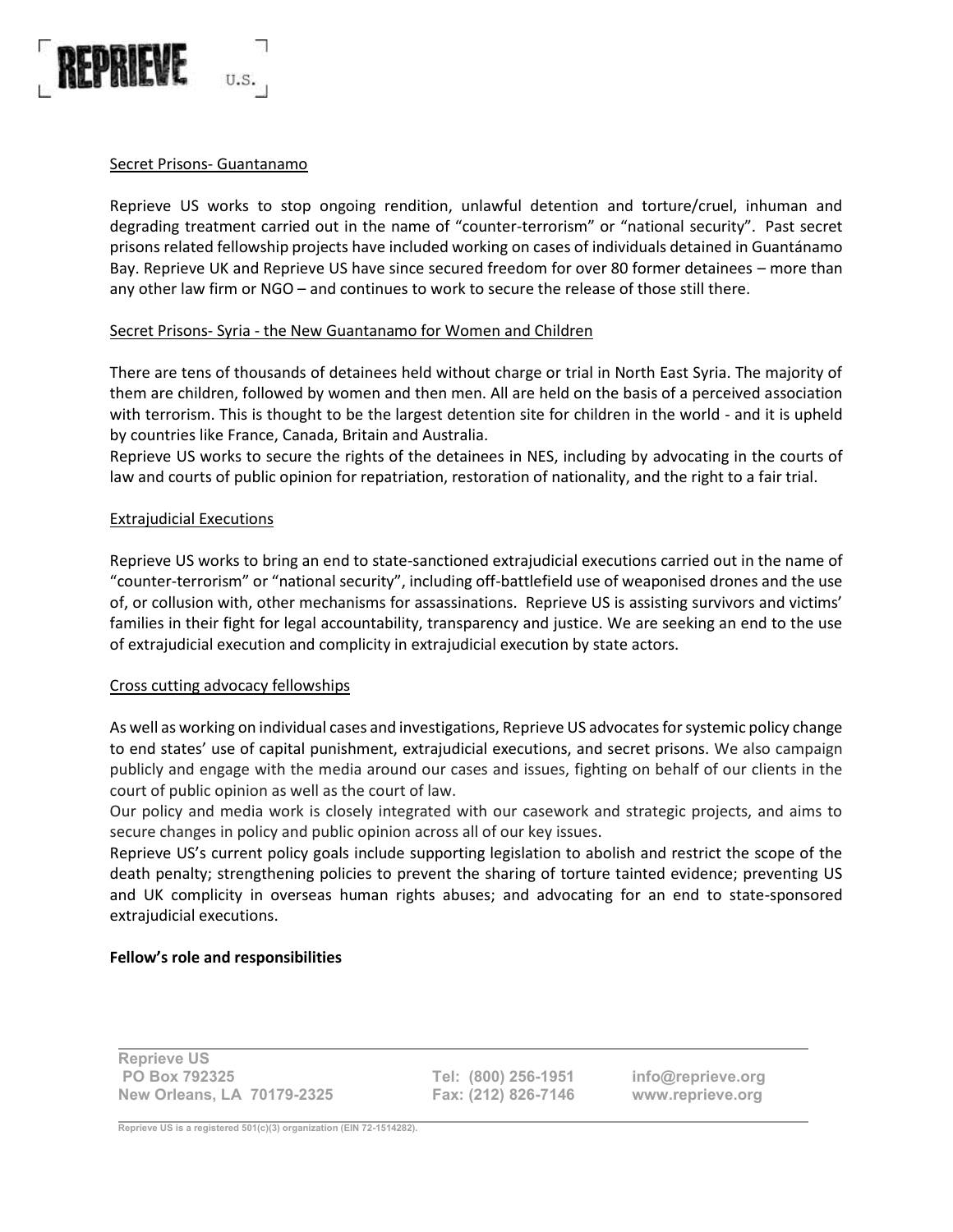

These will vary according to the applicant's experience, interests and the project devised. Fellows can expect to:

- Conduct legal and/or factual research and analysis and develop theories to support new litigation projects and advocacy strategies;
- Draft memoranda and briefings;
- Participate in casework and office meetings and prepare summaries for these;
- Interview witnesses and people who Reprieve US assists as appropriate and as needed;
- Draft and edit public education and non-litigation advocacy materials;
- Provide support to Reprieve US partners;
- Assist with administration for casework: filing, taking minutes and so on; and
- Attend conferences as needed, and be an ambassador for Reprieve US and its partner organizations.

### **Experience and qualifications**

Fellows should be post-graduates with the necessary qualifications for the relevant fellowship for which funding is sought, and they must have:

- Excellent research and writing skills;
- Excellent interpersonal skills and judgment;
- Agility, creativity and the ability to work efficiently with limited supervision;
- Analytical and investigative skills;
- The ability to multi-task and to be proactive in their approach to work Knowledge of legal issues related to the death penalty, extrajudicial killings and illegal detention (this is desirable but not required); and
- A commitment to the mission of Reprieve US.

We also ask candidates to have a can-do attitude and to pitch in on a range of tasks at busy times.

This job description provides a general but not comprehensive list of the essential responsibilities and qualifications that may be required. It does not represent a contract of employment. Reprieve US reserves the right to change the job description and/or posting at any time without advance notice.

#### **How to apply**

Individuals interested in undertaking a fellowship with Reprieve US should submit a letter of interest describing their experience and motivations for applying for a fellowship. Please review the list of 2023 projects below, and identify the two projects you are most interested in in your letter alongside details of your intended funding source. Please also send a resumé, and the names and telephone numbers of two

| <b>Reprieve US</b>                |  |
|-----------------------------------|--|
| <b>PO Box 792325</b>              |  |
| <b>New Orleans, LA 70179-2325</b> |  |

**Tel: (800) 256-1951 Fax: (212) 826-7146**

**info@reprieve.org www.reprieve.org**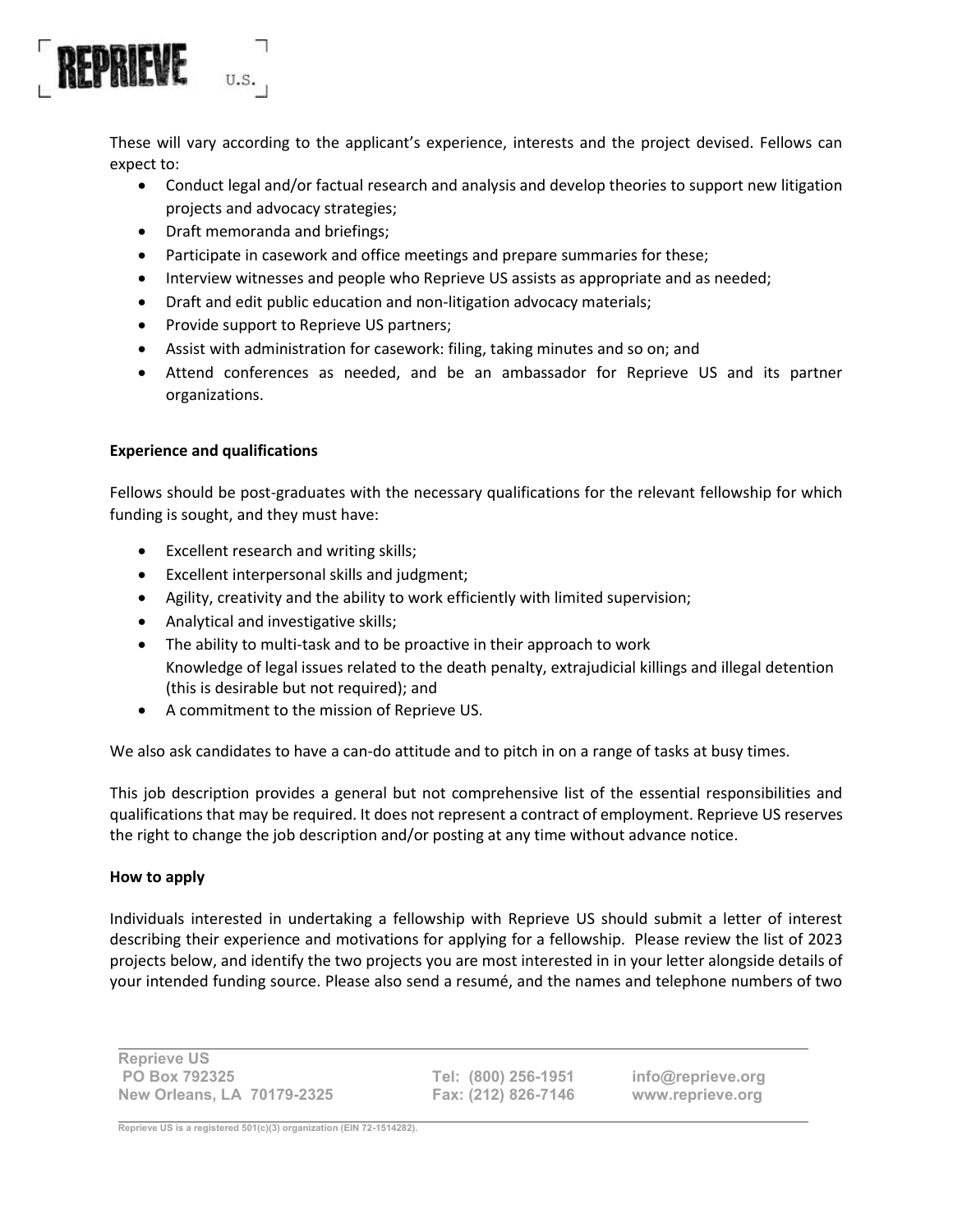

professional references by email to: applications@reprieve.org with "Reprieve US Postgraduate Fellowship Application - 2023" and your name in the subject line of the email and all attachments.

Applications will be accepted on a rolling basis. Please note that successful candidates will be subject to funding and identity checks. Applications will be accepted until the positions are filled, and subject to funding checks, and identity checks. Applicants are advised to apply well in advance of funding deadlines. Please note that Reprieve US cannot sponsor visas.

### **2023 Projects**

Please see below for a list of projects commencing in 2023 that our fellows will work on. Please review this list, identify which 2 or 3 areas are of most interest to you, and explain this in your application:

### Stop Lethal Injection Project: Medical Participation in Executions – Engaging the Medical Community

This project involves building on Reprieve's pioneering efforts in galvanizing the medical community against the lethal injection by designing a public information campaign targeted at both the medical community and the general public that highlights the dangers of physician participation in executions, the experimental nature of the drugs used in the procedure, the high rates of botched executions, the lack of ethical oversight, and the destructive impact on public confidence in the medical community.

### Stop Lethal Injection Project: Challenging Execution Secrecy

Building on Reprieve's existing efforts to fight lethal injection and debunk the myth of the humane execution, this project involves strategic litigation and advocacy to challenge execution secrecy and change how lethal injection is perceived by key decision makers and the wider public.

#### South Asia – Reducing the scope of the death penalty casework and advocacy

This project involves supporting the South Asia team with casework, research and advocacy aimed at reducing the scope and application of the death penalty in Pakistan, Sri Lanka and India. In particular, the Fellow will support strategic work on abolishing the death penalty for drug offences (which disproportionately targets vulnerable and marginalised individuals); the nexus of counter-terrorism and the death penalty; and migrant workers facing the death penalty overseas. The Fellow will work closely with the South Asia team based in London, a consultant based in India, and our local partners in Pakistan and Sri Lanka.

## South East Asia – Casework and advocacy highlighting fair trial violations and the discriminatory application of the death penalty

The South East Asia team's work focuses primarily on Indonesia, Malaysia and Singapore. In each of these jurisdictions, we undertake casework and advocacy across a number of thematic issues and groups: the death penalty for drug offences; discrimination (race, gender, nationality, socio-economic status); migrant workers; mental health; intellectual disability; fair trial violations; and access to justice. The fellow will work closely with the SEA team based in London, our fellow based in Jakarta as well as our regional

**Reprieve US PO Box 792325 New Orleans, LA 70179-2325**

**Tel: (800) 256-1951 Fax: (212) 826-7146**

**info@reprieve.org www.reprieve.org**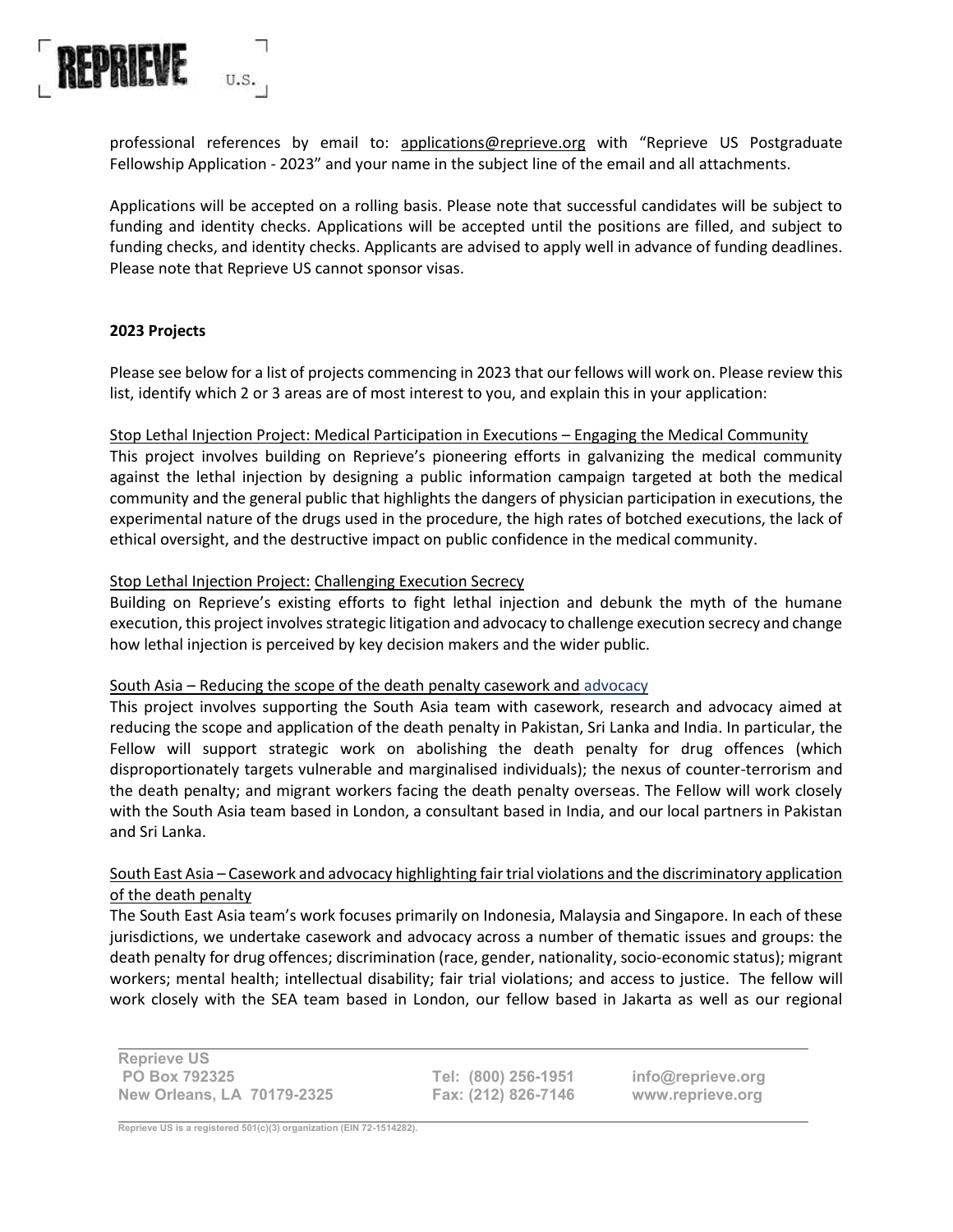

partners in these countries to undertake research, investigation, advocacy and casework on individual capital cases.

## Malawi, Tanzania, and Kenya - abolition of the death penalty and torture

These projects involve advocating for thousands of clients who are sentenced to death and/or who have been tortured by the state to elicit confessions. On behalf of these clients, we work with colleagues in country on trial, re-sentencing and appeal cases, clemency applications, strategic litigation before the African Court on Human and Peoples' Rights, and briefings/applications to the African Commission and United Nations. In addition to the individual case-focused work, we work on campaigns to abolish the death penalty, the use of torture against suspects by the police and against reliance on torture-tainted evidence in criminal proceedings. In addition to traditional legal work, we also use creative means to hone and share campaign messages, including through radio, drama, and social media.

## Middle East and North Africa: regional research

Fellows working on our work against the death penalty in the MENA region will research domestic and international law across the region, work on case studies, and conduct data collection and analysis relating to the death penalty. They will also have the opportunity to work on submissions to UN special procedures for individual cases in the region. They will be involved in case investigations and will work with our partners on establishing case theory in our death penalty cases.

## Guantanamo Bay and Life After Guantanamo

Reprieve represents men in Guantanamo Bay and runs the Life after Guantanamo project—the only dedicated project which seeks to assist former Guantanamo detainees in accessing the services they need for rehabilitation and rebuilding their lives. Fellows working on this project will support ongoing litigation and advocacy to effect the release of our clients and support Reprieve's work towards ensuring safe repatriation and resettlement upon release.

#### Northeast Syria: Repatriation

Right now, thousands of people, the majority of them children, are being held indefinitely in Northeast Syria. Families—many of whom were trafficked to the area from around the world—are held in camps, creating a security and humanitarian nightmare. Still many governments refuse to bring their nationals home. Reprieve works alongside and for individuals in Northeast Syria to advocate for their repatriation to their home countries. This project will involve an intersection of our advocacy—law, policy, and media—to push for the repatriation of individuals indefinitely detained in Northeast Syria.

## Extrajudicial Executions (EJE): Unlawful lethal force as a counterterrorism tool

Our Extrajudicial Executions team is at the forefront of the fight against unlawful covert drone strikes and the lack of transparency and accountability that surround them. While President Biden promises to end the Forever Wars, he is replacing them with an institutionalised drone programme that kills far too many civilians far from any battlefields and with far too little accountability. We investigate who really gets targeted and killed, we support victims to bring legal cases, and we campaign to end the United States'

**Reprieve US PO Box 792325 New Orleans, LA 70179-2325**

**Tel: (800) 256-1951 Fax: (212) 826-7146**

**info@reprieve.org www.reprieve.org**